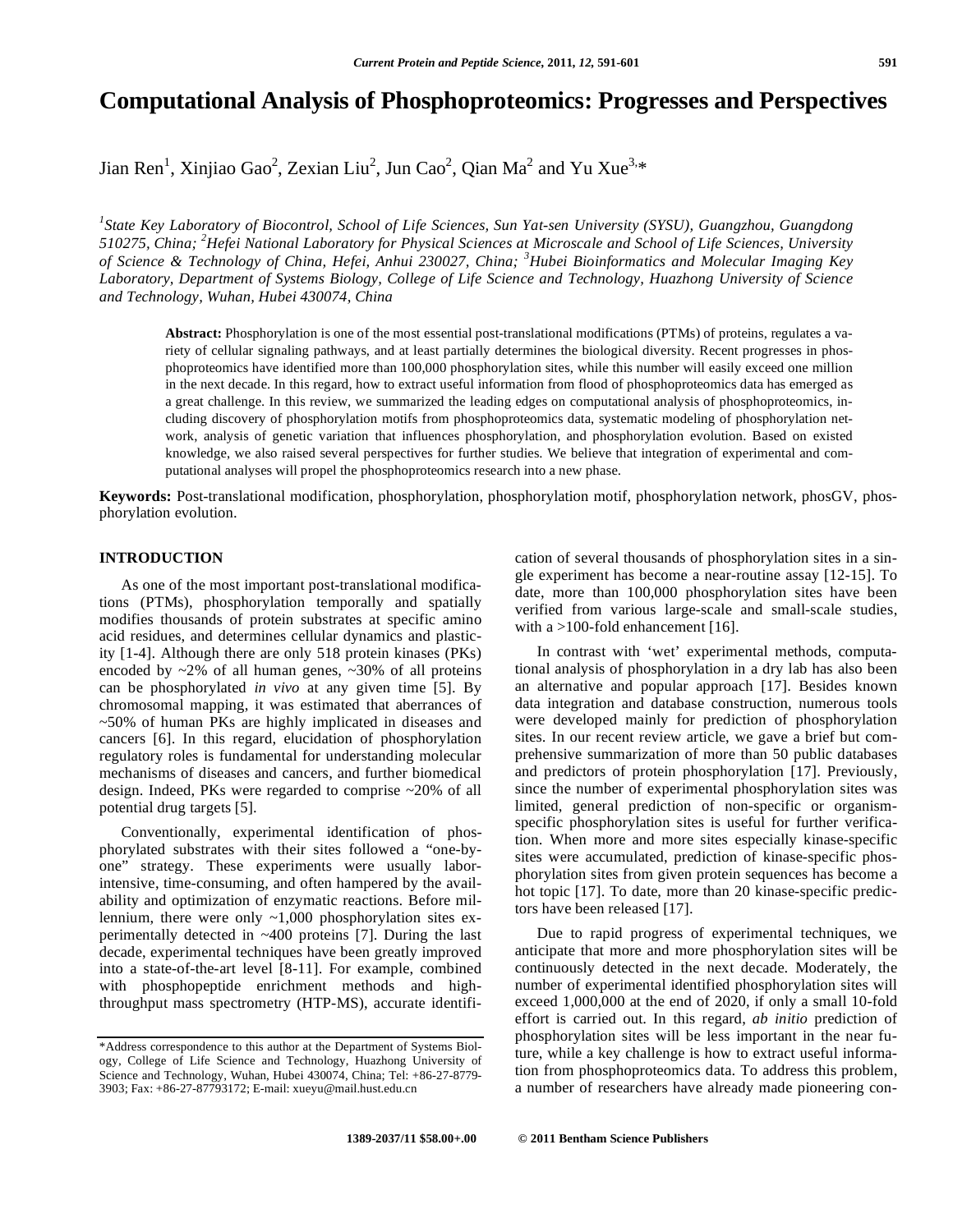tributions, although far from mature. In this article, we reviewed the cutting-edge progresses in computational analysis and mining of phosphoproteomics data. All resources including related databases and tools are presented Table **1**. For more detailed information on phosphorylation regulatory roles, mechanisms, specificity, and other related computational or experimental progresses, we recommend several excellent reviews [1-4, 6, 18-29].

#### **DISCOVERY OF PHOSPHORYLATION MOTIFS FROM PHOSPHOPROTEOMICS DATA**

 The phosphorylation motifs can be classified into two main categories [30]. The first class is phosphorylationbased substrate motifs (PSMs), which are specifically recognized by PKs or phosphatases [17, 30]. The second group comprises phosphorylation-based binding motifs (PBMs), which motifs around  $S/T/Y$  residues by phosphorylation can generate docking sites recognized by phospho-binding domains (PBDs) to mediate protein-protein interactions (PPIs) [27-29, 31-33] Fig. (**1**).

 In 1996, Songyang *et al*. developed an *in vitro* assay to determine sequence specificities of protein Ser/Thr kinases from oriented degenerate peptide libraries [34]. Later, with the similar method, Nishikawa *et al*. experimentally determined optimal PSMs for nine PKC isozymes [35]. To date, hundreds of kinase PSMs were experimentally defined *in vitro* [30, 36-38]. When more and more *in vivo* phosphoproteomics data is available, a major challenge is how to extract *in vivo* PSMs from the noisy mixture, since *in vitro* PSMs might be not correct or functional *in vivo*. In 2004, Beausoleil *et al*. firstly identified 2,002 *in vivo* phosphorylation sites in 967 substrates from human HeLa cell nucleus with strong cation exchange (SCX) chromatography and tandem MS [13]. By computational statistics, they observed that 59.8% (1,096) of all sites are proline-directed sites to follow a pS/pT-P motif, which can be specifically recognized by mitogen-activated protein kinases (MAPKs) or cyclindependent kinases (CDKs). They also found PSMs for basophilic (PKA, PKC, and Slk1, etc.) and acidiphilic (casein kinase I, and casein kinase II) PKs [13]. Later, they developed a two-step iterative statistical algorithm of Motif-X Table **1**, including recursive motif finding and set reduction, to predict potential kinase-specific PSMs from large-scale data sets [39] Fig. (**2**). They successfully discovered many novel phosphorylation motifs as well as known PSMs [39]. From mouse liver phosphoproteomics data including 5,635 phosphorylation sites from 2,328 substrates, they used the Motif-X software to discover a novel "dipolar" motif of RxxpSxx[DE], which might be modified by both basophilic and acidiphilic PKs [14]. Again, this method was extensively adopted in analyses of phosphoproteomics data in budding yeast [40], fission yeast [41] and fruit fly [42]. In particular, they determined an S/T-Q motif from more than 700 ATM/ATR specific substrates, which are regulated in DNA damage response (DDR) [43]. By network module analysis, they also modeled potential AKT-insulin pathway in the DDR [43]. In addition, the discovered PSMs can be used for further prediction of phosphorylation sites [44]. Recently, Ritz *et al*. also developed a similar approach of Motif Description Length (MoDL) algorithm for PSMs discovery [45] Table **1**.

 In contrast with PSM, computational extraction of PBMs from mixture data is more difficult and still remains to be carried out. Although a large number of known PBDmediating interactions were collected for ten PBD classes including 14-3-3, BRCT, C2, FHA, MH2, PBD, PTB, SH2, WD40 and WW [46], few computational studies were performed for systematic prediction of phospho-binding sites [47-50], while the number of experimental identified PBMs is quite limited [30]. In 2004, from phosphoproteomics data including over 500 phosphorylation sites in the developing mouse brain, Ballif *et al*. identified two PBMs of RXXpSXP and RXXXpSXP, which might interact with 14-3-3 proteins [51]. Later, they detected  $163$  14-3-3 $\varepsilon$  binding proteins with 85 phosphorylation sites from embryonic mouse brain, and verified phosphorylation of the deubiquitinating enzyme USP8 S680 is essential for  $14-3-3\varepsilon$  interaction [52]. With a motif decomposition approach, Miller *et al*. computationally and experimentally identified a novel hydrophobic PBM of L/V/I--L/V/I-pY for the SH2 domain-containing inositol phosphatase SHIP2 from 481 SH2 binding phosphotyrosine peptides [53].

### **SYSTEMATIC MODELING OF PHOSPHORYLA-TION NETWORK**

 Systematic elucidation kinase-substrate relation (KSR) and reconstruction of phosphorylation network are helpful for understanding phosphorylation regulatory roles in a system level [23, 54-57]. It was believed that PSMs provide major specificities for PK recognition [21, 24], while a variety of contextual factors, including co-localization, coexpression, co-complex, or physical interaction of PKs with their targets, contribute additional specificities *in vivo* [25, 26, 57] Fig. (**3A**). In this regard, accurate prediction of sitespecific kinase-substrate relation (ssKSR) is fundamental for constructing phosphorylation network Fig. (**3B**).

 In 2001, Yaffe *et al*. developed a motif-based software of Scansite for genome-wide prediction of kinase-specific phosphorylation or phospho-binding substrates with their sites in common cellular signaling pathways [50] Table **1**. Later, similar simple linear motif (SLM)-based strategies were used to predict ssKSRs in budding yeast [58, 59]. Previously, we also constructed a kinase-specific predictor of GPS 2.0, which can predict phosphorylation sites for 408 human PKs [60] Table **1**. With this software, we directly carried out a large-scale prediction of ssKSRs for more than 13,000 unannotated phosphorylation sites [60]. Recently, Xiao *et al*. Identified 4,552 phosphopeptides in 1,555 substrates from HEK293 cells, and determined 171 proteins (222 phosphopeptides) and 53 (66 phosphopeptides) to be increased and decreased phosphorylated upon  $\beta$ -arrestinbiased ligand Sar, Ile, Ile-angiotensin (SII) stimulation of the angiotensin II type 1A receptor (AT1aR) [61]. With Motif-X and kinase enrichment analysis (KEA) [62] tools Table **1**, they directly constructed a phosphorylation network for analyzing  $\beta$ -arrestin–mediated AT1aR signaling process [61]. In above analysis, a major limitation is that only PSM profiles were considered.

 To achieve a higher accuracy and reduce false positive hits, the contextual filters should be introduced. In 2007, Linding *et al*. reported a novel integrative algorithm of Net-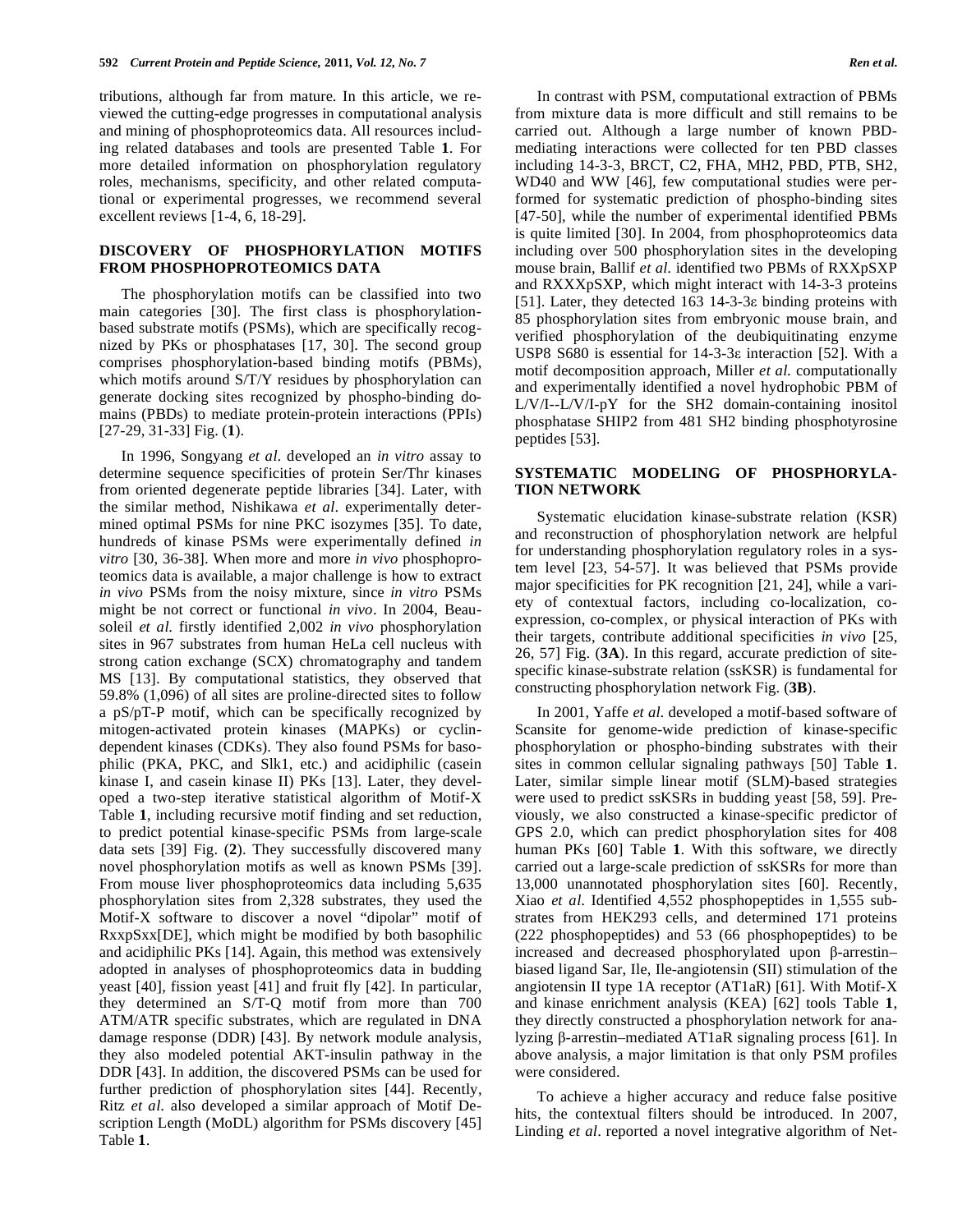# **Table 1. All Databases and Tools Mentioned in this Review**

| <b>Resources</b>                                                | <b>Web Links</b>                           | <b>Main Propose</b>                                                          | Ref.     |
|-----------------------------------------------------------------|--------------------------------------------|------------------------------------------------------------------------------|----------|
| Discovery of phosphorylation motifs from phosphoproteomics data |                                            |                                                                              |          |
| Motif-X                                                         | motif-x.med.harvard.edu                    | Ab initio discovery of PSMs                                                  | $[39]$   |
| MoDL                                                            | cs.brown.edu/people/braphael/software.html | Ab initio discovery of PSMs                                                  | $[45]$   |
| <b>SMALI</b>                                                    | lilab.uwo.ca/SMALI.htm                     | Prediction of PBMs recognized by SH2 domain                                  | [47, 49] |
| Systematic modeling of phosphorylation network                  |                                            |                                                                              |          |
| NetworKIN                                                       | networkin.info                             | Prediction of in vivo ssKSRs                                                 | [63, 66] |
| SubExtractor                                                    | www.kinaxo.de/SubExtractor                 | Identification of differentially regulated phosphorylation<br>subnetworks    | $[82]$   |
| Analysis of genetic variation that influences phosphorylation   |                                            |                                                                              |          |
| PhosSNP                                                         | phossnp.biocuckoo.org                      | A database containing predicted SNPs that changes phos-<br>phorylation state | [86]     |
| Other related useful databases                                  |                                            |                                                                              |          |
| <b>SysPTM</b>                                                   | www.biosino.org.cn/SysPTM                  | Contains known phosphorylation sites                                         | [16]     |
| PepCyber: P~Pep                                                 | www.pepcyber.org/PPEP                      | Contains known phospho-binding interactions                                  | [46]     |
| NetPath                                                         | www.netpath.org                            | Contains10 immune and 10 cancer signaling pathways                           | [70]     |
| Phospho.ELM                                                     | phospho.elm.eu.org                         | Collection of known phosphorylation sites                                    | [71, 72] |
| PhosphoPOINT                                                    | kinase.bioinformatics.tw                   | Contains known phosphorylation sites                                         | [76]     |
| <b>HPRD</b>                                                     | www.hprd.org                               | Collection of known PPIs                                                     | $[79]$   |
| <b>STRING</b>                                                   | string-db.org                              | A known and predicted PPI database                                           | [80]     |
| <b>PHOSIDA</b>                                                  | www.phosida.com                            | Collection of known phosphorylation sites                                    | [95]     |
| Other related useful tools                                      |                                            |                                                                              |          |
| PhosphoMotif<br>Finder                                          | www.hprd.org/PhosphoMotif_finder           | Scanning known phosphorylation motifs from given protein<br>sequences        | [30]     |
| <b>Minimotif Miner</b>                                          | mnm.engr.uconn.edu/MNM                     | Scanning known phosphorylation motifs                                        | [36, 37] |
| NetPhorest                                                      | netphorest.info                            | Prediction of PSMs or PBMs                                                   | [38]     |
| Scan-X                                                          | motif-x.med.harvard.edu                    | Scanning motifs identified by Motif-X                                        | $[44]$   |
| ScanSite                                                        | scansite.mit.edu                           | Prediction of PSMs or PBMs                                                   | [50, 65] |
| GPS                                                             | gps.biocuckoo.org                          | Prediction of PSMs for 408 kinases in human                                  | $[60]$   |
| KEA                                                             | amp.pharm.mssm.edu/lib/kea.jsp             | Calculation of potential kinases associated with inputted genes/<br>proteins | $[62]$   |
| NetPhosK                                                        | www.cbs.dtu.dk/services/NetPhosK           | Prediction of PSMs                                                           | $[64]$   |
| PhosphoBlast                                                    | phospho.elm.eu.org/pELMBlastSearch.html    | A BLAST-like program for searching known phosphorylated<br>peptides          | $[97]$   |

worKIN for construction of human *in vivo* phosphorylation network (HPN) [63] Table **1**. Firstly, all possible PKs for an unannotated phosphorylation site were predicted by Net-PhosK [64] and Scansite [65] Table **1**. Then contextual scores were computed by calculating most proximal paths from all these PKs to the substrate, while PKs with higher contextual scores beyond a pre-defined threshold were adopted as potential upstream PKs. In NetworKIN 1.0, the HPN contained 68 PKs, 1,759 substrates, 4,488 phosphorylation sites, and 7,143 ssKSRs [63], while the updated version contained 73 PKs, 3,978 targets and 20,224 ssKSRs [66]. With this powerful software [67, 68], Tan *et al*. comparatively discovered a potentially conserved HPN with 27 PKs and 778 substrates, in which the disease-associated genes are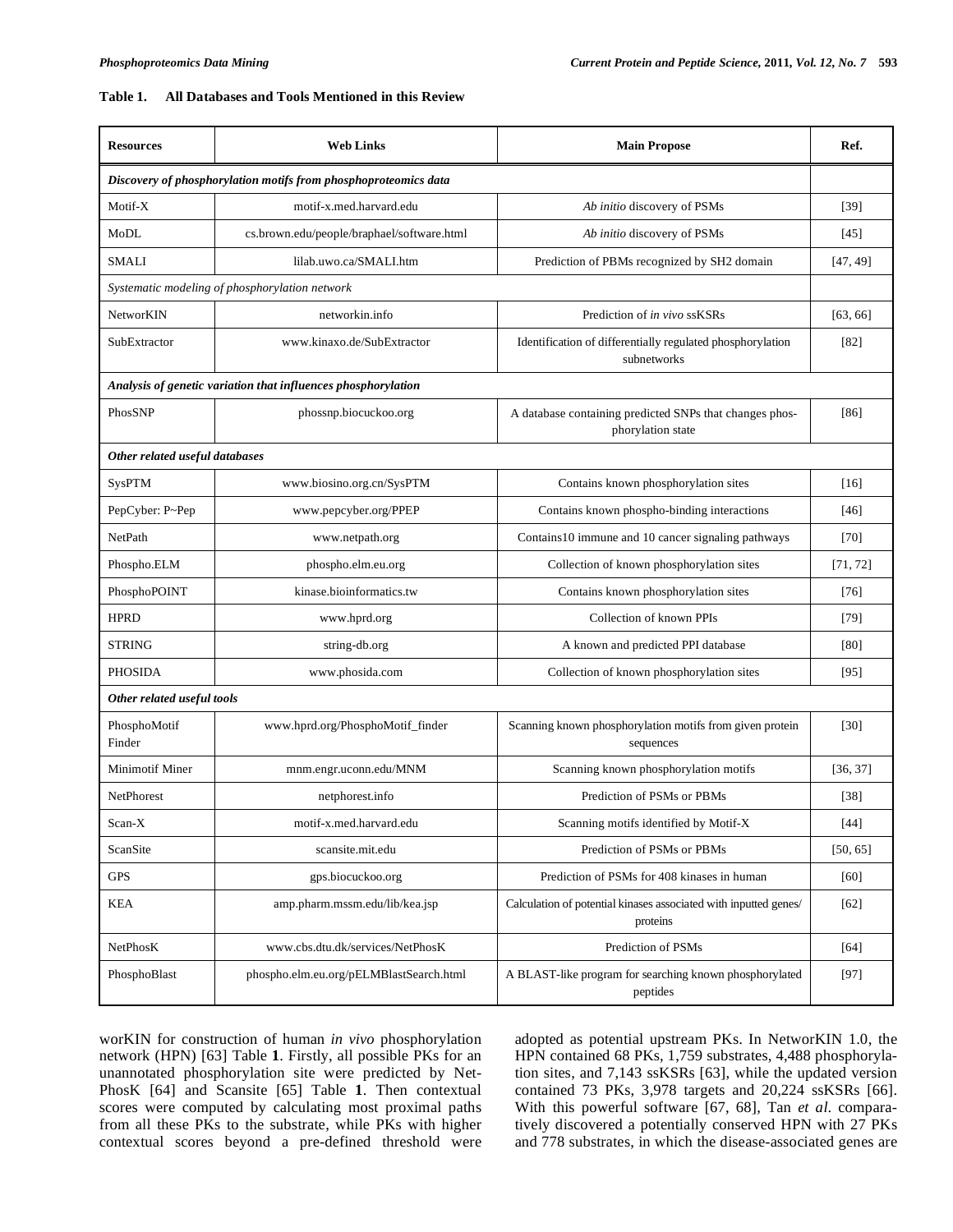

**Fig. (1).** The diverse phospho-binding patterns. (**A**) The phosphotyrosine-binding domain SH2 can recognize special phospho-Tyr for physical interaction [28, 29]. (**B**) The last two BRCT tandem repeats in BRCA1 preferentially bind phospho-Ser/Thr in phosphorylated proteins [32]. (**C**) The T550 of Nedd 1 phosphorylated by CDK1 can generate a docking site for Plk1 polo-box domain. Then Plk1 can further phosphorylate Nedd1 at up to four sites [33]. (**D**) A consequential cascade of phospho-binding. Upon EGF stimulus, the EGFR is phosphorylated to recruit SHC by interaction between phospho-Tyr and PTB domain. Then phosphorylated SHC can interact with GRB2 SH2 domain to activate downstream Ras-MAPK pathway [29].



**Fig. (2).** Discovery of phosphorylation motifs. For example, Villen *et al*. used a self-developed software of Motif-X [39] to retrieve an Akt kinases motif of RXRXXpS from a mouse liver phosphoproteomics data [14].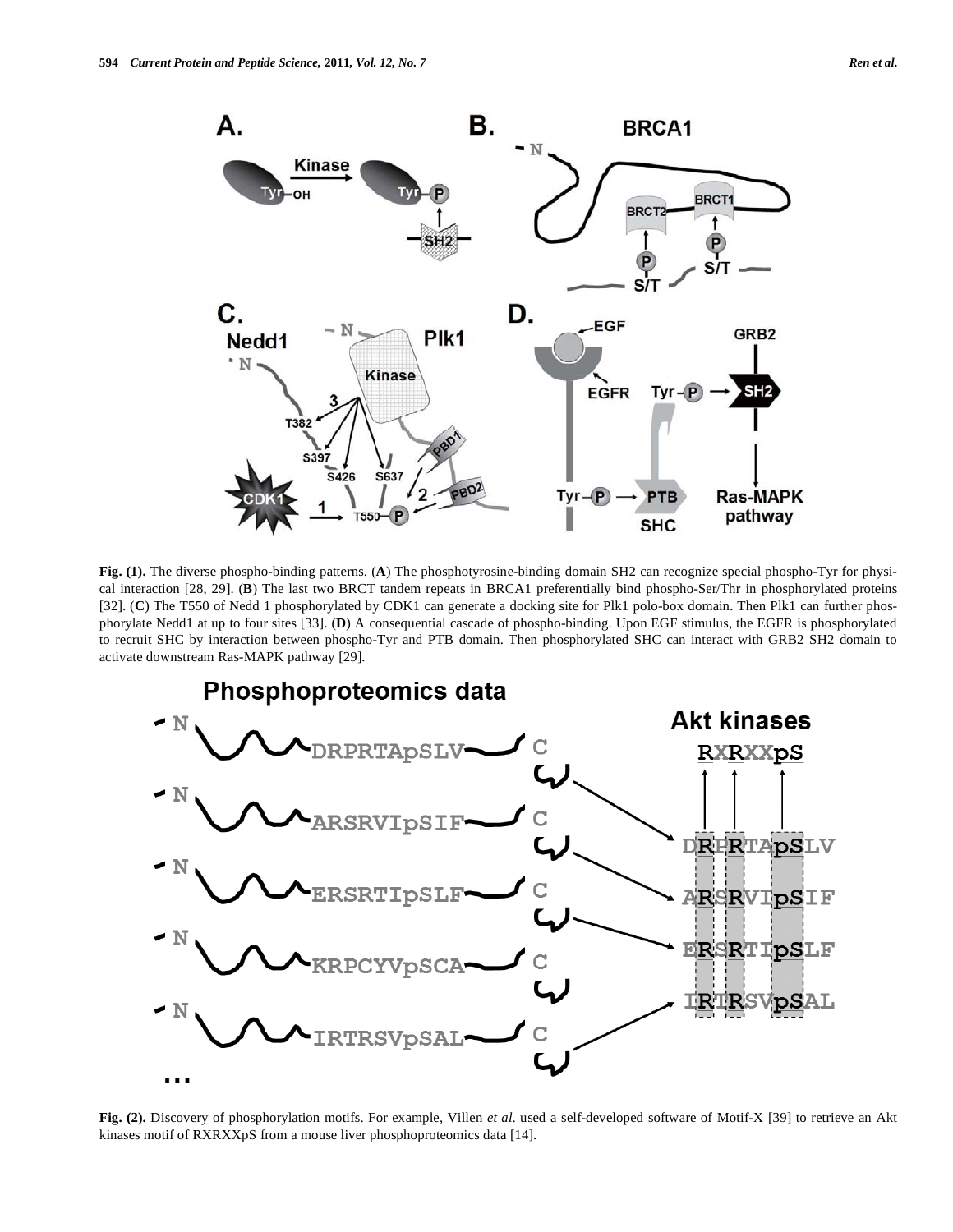

**Fig. (3).** Systematic modeling of phosphorylation network. (**A**) In eukaryotes, it was believed that linear motifs around phosphorylation sites provide major specificity, while a variety of contextual factors support additional specificity for modification *in vivo*. (**B**) A simplified putative procedure for re-construction of phosphorylation network. The key step is accurate prediction of *in vivo* ssKSR. The elliptical nodes are PKs, while the square nodes are non-kinase substrates. An arrow in a line means that a PK phosphorylates a substrate.

statistically enriched [69]. In 2006, Olsen *et al*. quantified that 14% of 6,600 phosphorylation sites in 2,244 proteins from HeLa cells are modulated  $\geq 2$ -fold by epidermal growth factor (EGF) stimulus [15]. The data was further used to construct a phosphorylation dynamics-based network and mapped to NetPath [70] and Phospho.ELM [71, 72] databases Table **1** for signaling pathway analysis [73]. Furthermore, Olsen *et al*. quantitatively investigated 20,443 phosphorylation sites in 6,027 proteins from HeLa S3 cell. With the NetworKIN [63, 66], they modeled signaling pathways that link cell cycle and DNA damage repair processes [74]. Recently, Van Hoof *et al*. determined 3,067 phosphorylation sites in 1,399 proteins from human embryonic stem cells (hESCs) during differentiation induced by bone morphogenetic protein (BMP). With the NetworKIN, they modeled kinase cascades and key pathways during early embryonic cell differentiation [75]. Moreover, Miller *et al*. developed a SLM-based software of NetPhorest to predict sequence motifs for 179 PKs and 104 PBDs [38] Table **1**. Combined with the NetworKIN, a more integrative phosphorylation network among PKs, substrates, and phosphorbinding proteins can be constructed.

 In 2008, Yang *et al*. observed that 85% of all human PKs have interacting partners, raising the possibility that PPI information might be a major contextual filter for revealing potential ssKSRs [76]. We also proposed a "kiss farewell" model that a PK should at least kiss its substrates by directly physical interaction or forming a co-complex for modification [77]. Although the kisses might be transient and dynamic with different degrees of affinity, a large proportion of the interactions can still be detected in standard PPI screenings [77]. Based on this model, we accurately predicted 48 Aurora-B specific sites in 32 binding substrates from both

experimental and pre-calculated PPIs [60]. Later, Mayya *et al*. identified 10,665 phosphorylation sites from human Jurkat T cell leukemia cell line, and found phosphorylation level of 696 of these sites to be changed upon T cell receptor (TCR) response [78]. With experimental PPI information taken from the Human Protein Reference Database (HPRD) [79] Table **1**, they directly modeled TCR signaling pathways and proposed that phosphorylation plays an essential role in regulating protein interaction [78]. Recently, Santamaria *et al*. identified 358 Plk1-specific phosphorylation sites on spindle proteins, and used pre-predicted PPI information from STRING database [80] Table **1** to construct potentially Plk1-centered subnetwork for dissecting the early mitotic spindle organization pathway [81]. In addition, Klammer *et al*. developed a novel software of SubExtractor Table **1** to combine phosphoproteomics data with pre-predicted PPI information from STRING to detect differentially regulated subnetworks [82].

# **ANALYSIS OF GENETIC VARIATION THAT IN-FLUENCES PHOSPHORYLATION**

 Recent progresses in next-generation sequencing (NGS) technologies have been powerful to demonstrate genetic variations such as germline or somatic mutations in various diseases and cancers [83]. It was believed that only a small proportion of all mutations in gene coding regions are causally implicated in diseases susceptibility and tumorigenesis, while others might be non-functional and incidental as passenger [84, 85]. However, identification of disease- and cancer-causing mutations is still a great challenge.

 Besides affecting protein activity, stability and interaction, a number of studies pinpointed out that genetic varia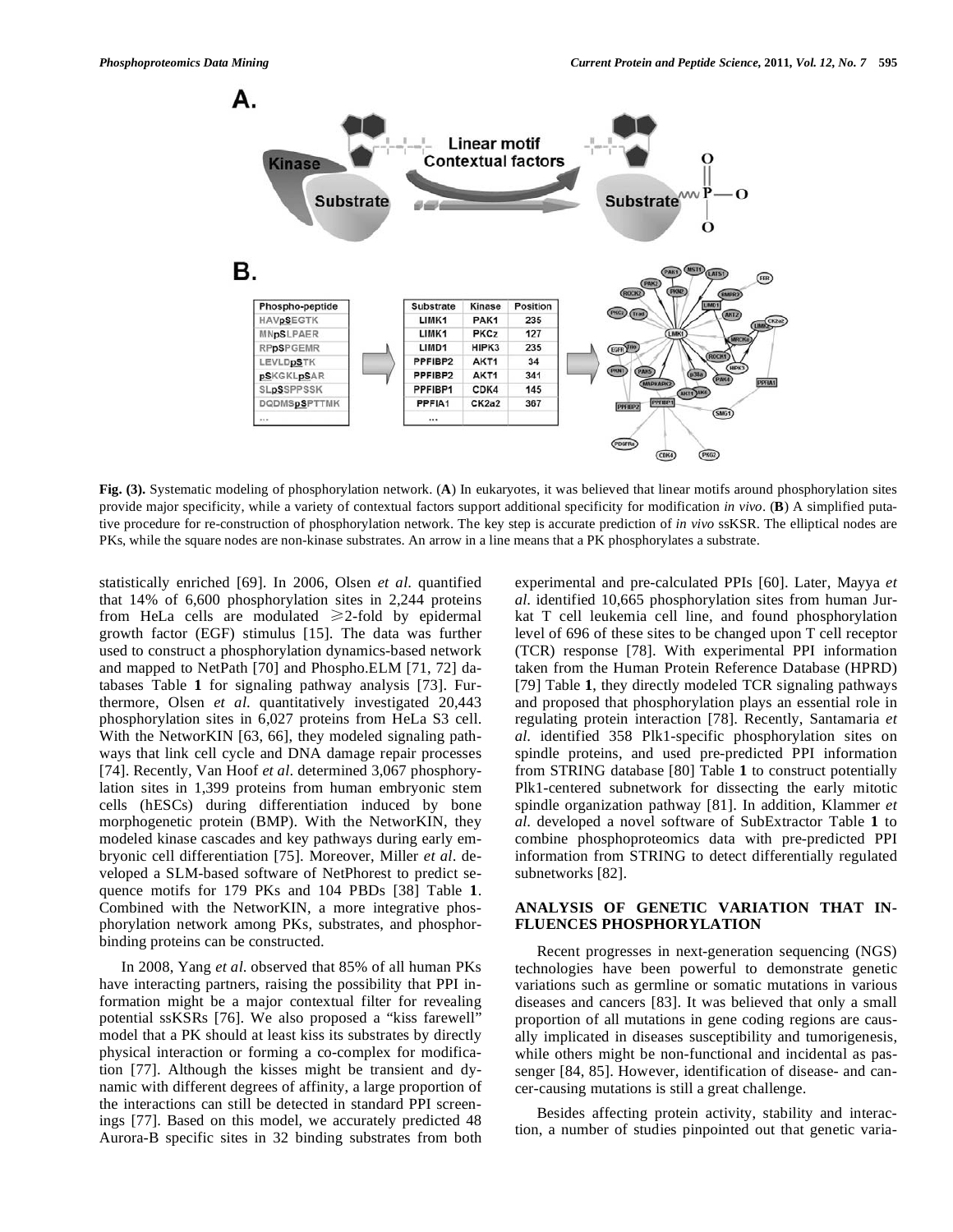tions can also play important roles in rewiring signaling pathways by changing protein phosphorylation patterns [76, 86-88] Fig. (**4**). In 2006, Erxleben *et al*. experimentally revealed two missense mutations (altered amino acid) of S439 and S1517 at cytoplasmic end of the S6 helix domains of calcium channel CaV1.2 might be implicated in excitotoxicity associated with Timothy syndrome and chronic cyclosporin treatment of transplant patients [89]. Thus, they firstly raised the definition of phosphorylopathy as aberrant mutations that influence phosphorylation [89]. Later, they identified a non-synonymous single nucleotide polymorphism (nsSNP) K897T of the human ether-a-go-go-related gene 1 (hERG1) can create a new AKT-specific phosphorylation site to prolong the QT interval in cardiac myocytes [90]. They also predicted 15 additional phosphorylopathies for human ion channel genes [90]. Recently, accumulation of phosphoproteomics data provided a great opportunity to detect phosphorylopathies in a genome-wide level. In 2008, Yang *et al*. observed that 64 of total 15,738 phosphorylation sites were potentially removed by nsSNPs [76]. Also, Riano-Pachon collected 7,178 known phosphorylation sites in *Arabidopsis thaliana* and determined that phosphorylation sites in 86 proteins can be disrupted by nsSNPs [88]. Recently, we re-defined the phosphorylopathy as phosSNP (phosphorylation-related SNP) for simplicity [86]. With a kinase-specific phosphorylation sites predictor of GPS 2.0 [60], we compared the results of original and mutated protein sequences, and detected 64,035 potential phosSNPs (~70% of total nsSNPs) in 17,614 human proteins. Furthermore, we compiled a large data set including 23,978 experimentally detected human phosphorylation sites and predicted that 2,004 phosSNPs (~2% of total nsSNPs) might change phosphorylation patterns in 1,528 known substrates [86]. Although both of the data set and computational approach were different, this result was confirmed by another recent analysis, while ~5% of disease-associated variations may affect known modification sites [87]. Interestingly, we revealed that 1,699 phosSNPs (83%) might induce changes in PK types of adjacent phosphorylation sites rather than creating or removing phosphorylation sites directly [86] Fig. (**4**). In addition, the creation or disruption of phosphorylation sites by somatic mutations might also be ubiquitous in cancers [91].

### **PHOSPHORYLATION EVOLUTION**

 The biological diversity is largely attributed to regulatory evolution of molecular networks at multiple levels. Although changes in transcriptional regulation have been well adopted to play an important role in determining morphological and physiological diversity, recent consensus viewpoints suggested that protein regulatory networks controlled by PTMs might also contribute to this diversity [92]. In addition, transcriptional and post-translational regulations might co-evolve to synergistically modulate molecular machines. For example, although the core components implicated in cell cycle are functionally conserved across eukaryotes, time-series expression profiles of these genes are only partially conserved, whereas dynamic proteins with less conserved expression patterns are tend to be phosphorylated substrates [93, 94]. In this regard, the gain or loss of transcriptional regulation is correlated with the turnover of phosphorylation in the protein [93].

 Since more than ten thousands of phosphorylation sites were identified in multiple eukaryotes, it's an urgent demand to evaluate difference hypotheses for phosphorylation evolution in a systematic level. In 2007, Gnad *et al*. quantitatively identified 6,600 phosphorylation sites and observed that phospho-Ser, Thr, and Tyr sites are dramatically more conserved than non-phosphorylated S/T/Y residues in mammals [95]. Later studies solidified the results and further revealed that the phosphorylation sites are more conserved in both structured and unstructured regions of proteins from archaea to human, and co-evolve with their flanking regions in a concerted manner [96-102]. The phosphorylation motifs are also conserved among different data sets and organisms [103, 104]. Moreover, phosphorylation sites are less conserved in the basic pathways such as replication, transcription, translation and metabolism against vertebrate-specific processes such as cellular signaling and responses to stimuli [105]. By comparative analysis, Boekhorst *et al*. discovered several anciently conserved phosphorylation events originated before the speciation of plant and animal [106]. In addition, Landry *et al*. determined that phosphorylation sites with known functions are significantly more conserved than those with no characterized functions [99]. Thus, they hypothesized that a substantial proportion of non-positionally conserved phosphorylation sites are non-functional or "junk" [92, 99]. For example, a comparative analysis between mouse and human identified 130 potentially non-functional phosphorylation sites [97]. However, a very recent analysis revealed that non-positionally conserved phosphorylation sites were are significantly enriched with protein and DNAbinding annotations [107]. Thus, they argued the "junk" viewpoint that at least these sites can mediate biomolecular interactions through creating docking sites [107].

 During evolution, accumulation of phosphorylation sites in proteins follows a power-law distribution as a rich-getricher process [108]. It was demonstrated that phosphorylation sites in substrates of cyclin-dependent kinases (CDKs) tend to occur in clusters [59]. Moses *et al*. revealed that the turnover of individual CDK phosphorylation sites is rapid, whereas clusters of sites with shifted positions are much conserved [109]. This observation was supported by a following large-scale analysis of CDK substrates in *Saccharomyces cerevisiae* [110]. In this regard, Gnad *et al*. proposed that phosphorylation is more conserved at the proteins level rather than the sites level [111]. Moreover, Beltrao *et al*. demonstrated that the evolution of KSRs is rapid and similar as transcription factor-promoter interactions, with a much slower rate of two orders of magnitude, while a statistically significant divergence of genetic interactions of PKs proposed that phosphorylation evolution have an impact on species fitness [112]. Further analysis proposed that phosphorylation evolution plays an important role in subfunctionalization and neofunctionalization of duplicated genes by quickly rewiring regulatory networks, which might buffer the slightly deleterious mutations before reaching fitness [113]. In addition, Tan *et al*. proposed a controversial viewpoint that phosphorylation evolution should be optimized to accommodate beneficial genetics based on the observation of a negative correlation of tyrosine content and the expansion of tyrosine kinases in multicellular animals [114]. The tyrosine loss process under positive selection might minimize noisy signaling systems to exhibit a fitness advantage [114].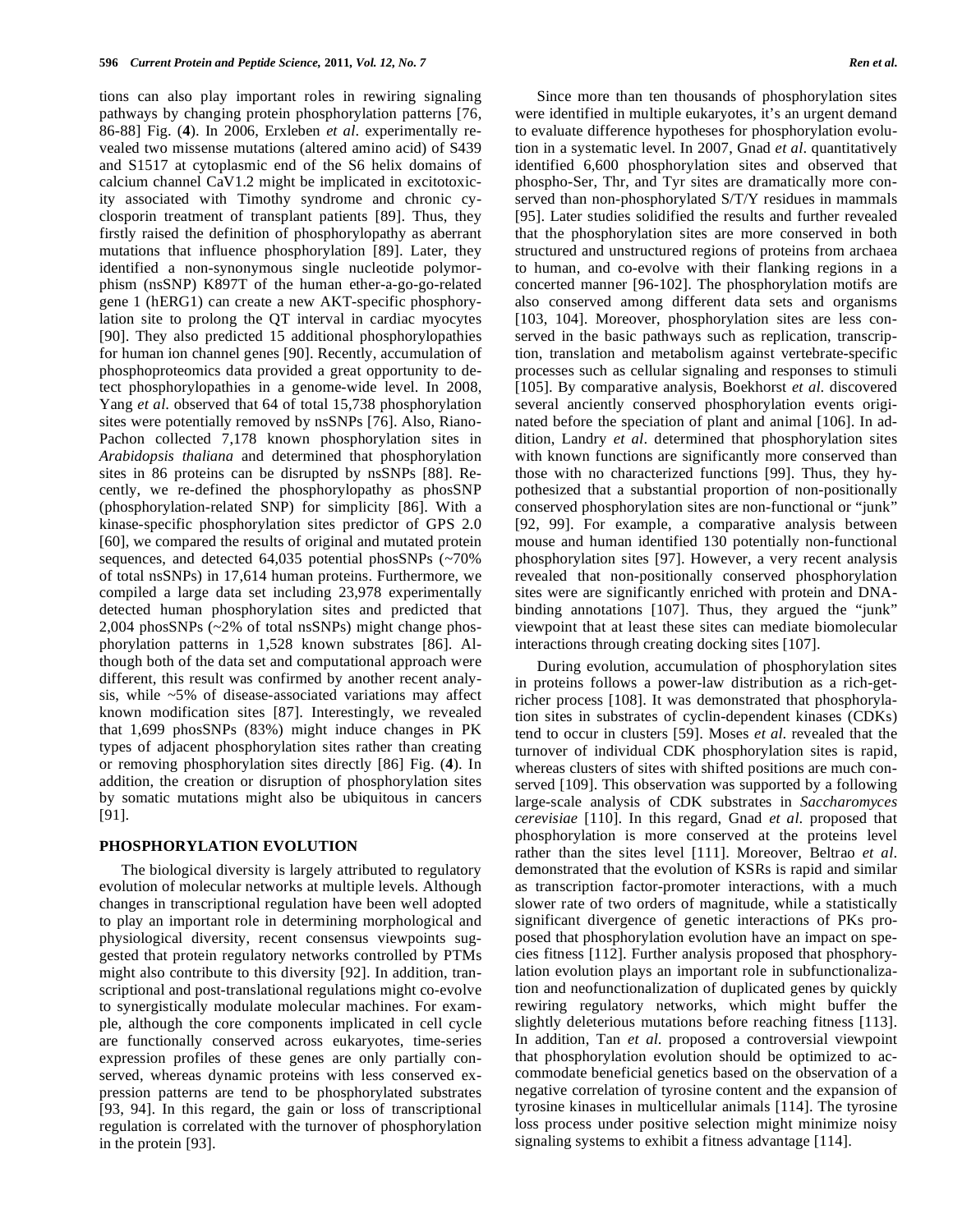

**Fig. (4).** Three typical classes of single-point genetic variations that influence protein phosphorylation state, including (**A**) change of an amino acid residue with Ser/Thr/Tyr or *vice versa* to create a potential new [Type I (+)] or remove an original phosphorylation site [Type I (- )], (**B**) nsSNPs to generate [Type II (+)] or disrupt adjacent phosphorylation sites [Type II (-)], (**C**) and variations to induce changes of PK types in adjacent phosphorylation sites (Type III) [86].

# **DISCUSSION**

 Rapid progresses in the state-of-the-art HTP-MS techniques have boomed an explosion of phosphoproteomics data for systematically studying phosphorylation regulation in a systematic level. Detection of thousands of phosphorylation sites in a single experiment has been becoming a routine assay. How to extract useful information underlying flood of data is fundamental for understanding regulatory mechanisms of phosphorylation signaling pathways. In this review, we summarized several cutting-edge aspects of phosphoproteomics data mining and analysis. We apologized that not all related literature can be included due to the page limitation. Although a number of studies have been performed, computational analysis of phosphoproteomics data is still far from mature and remains further contributions. Through summarization of current progresses, we can learn a great deal of experience, raise new issues and be encouraged to tackle next challenges. For further computational analysis, here we present several personal perspectives below.

1) Development of useful databases and tools. To date, there are more than 50 public databases and software programs reported for computational analysis of phosphorylation [17]. However, only six resources were specifically designed to address the problems mentioned in the review Table **1**. For example, Motif-X [39] and MoDL [45] can be used for *ab initio* discovery of PSMs from phosphoproteomics data, whereas SMALI can predict potential PBMs interacting with SH2 domain [47, 49]. For phosphorylation network construction and analysis, NetworKIN contains pre-predicted *in vivo* ssKSRs [63, 66], while SubExtractor can identify differentially regulated phosphorylation subnetworks [82]. Moreover, PhosSNP is the only database for genetic variations/SNPs that influence phosphorylation state [86]. The main proposes of other databases or tools listed in Table **1** are not for phosphoproteomics data analysis. Particularly, no program was constructed for specifically analyzing phosphorylation evolution. In this regard, implementation of more specific resources is urgently needed in this field.

2) Discovery and further analysis of phosphorylation motifs. (i) To data, there are only two preliminary approaches such as Motif-X [39] and MoDL [45] designed for retrieving phosphorylation motifs from phosphoproteomics data. We believe more and more efficient and accurate algorithms will be developed for this task. (ii) In previous studies, most computational efforts have been made to discover potential PSMs from mixture data [39-45]. Whether we can also systematically extract known and novel PBMs is still a challenge. (iii) Can phosphorylation motif be regarded as the "barcode" of phosphoproteomics data for its simplicity? If so, can we develop efficient methods to compare the "phosphorylation barcodes" to distinguish the similarity and difference among heterozygous phosphoproteomics data sets? (iv) How to form links between phosphorylation motifs and the functional consequences and regulatory roles? Are there any phosphorylation motifs dramatically enriched in special biological processes and pathways? A possible strategy can be adopted by calculating significantly enriched gene ontology (GO) terms for specific phosphorylation motif-containing proteins.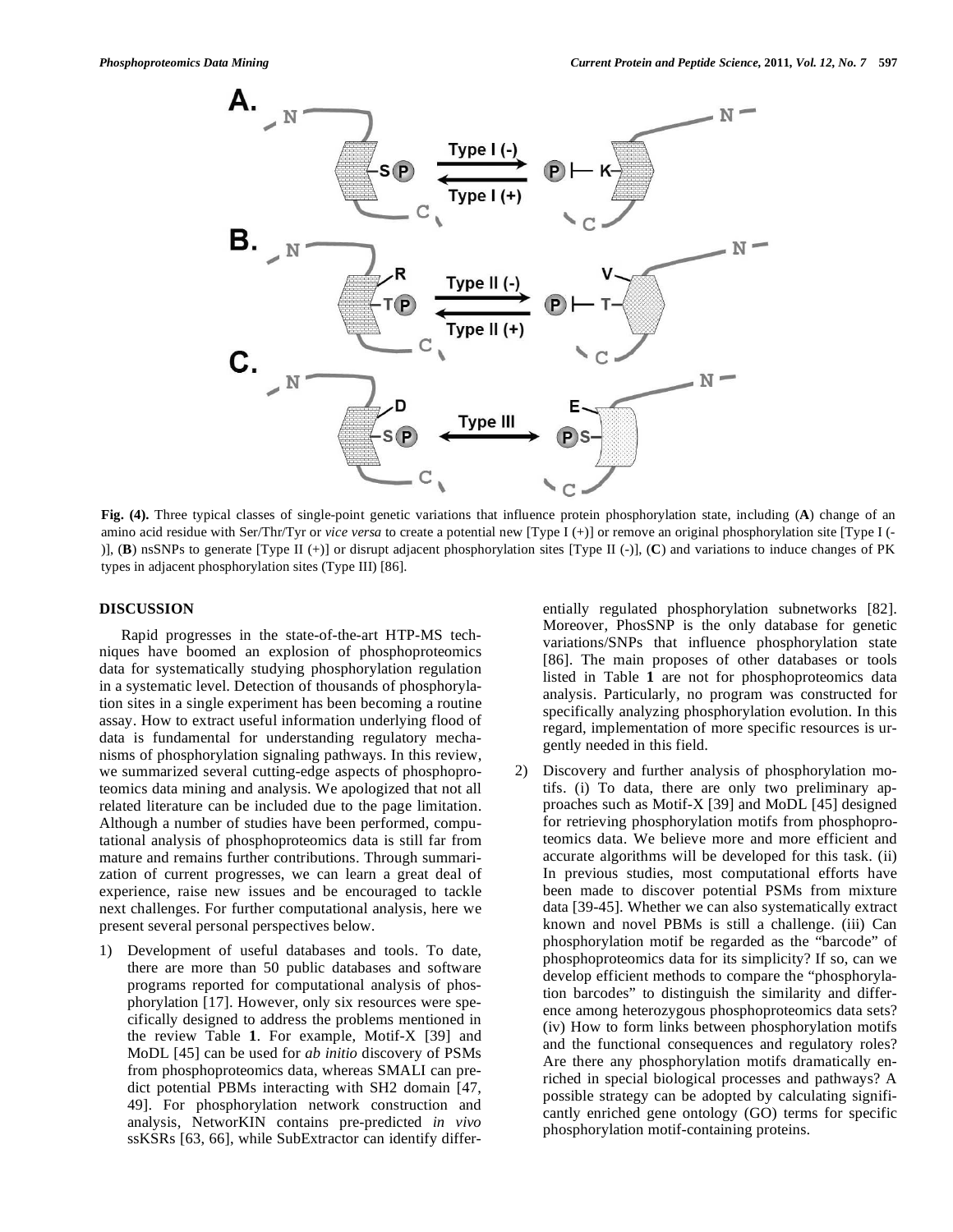- 3) Systematic analysis of phosphorylation network. (i) For computational modeling of phosphorylation networks, most current efforts have been focused on human [61, 63, 66, 69, 73-75]. Accurate prediction of *in vivo* ssKSR is the basis for phosphorylation network construction, with a two-step procedure including prediction of kinase-specific phosphorylation sites based on specific PSMs and integration of contextual factors to reduce false positive hits. For the former problem, most of experimentally identified kinase-specific sites were identified in mammals [71]. Thus, the training data for nonmammalian species is quite limited. For the latter issue, only PPI information was proved to be an efficient filter. For example, even the contextual score in NetworKIN was calculated based on pre-predicted PPI data [63, 66]. How to include more various contextual filters and design a ubiquitous model for generally prediction of *in vivo* ssKSR in eukaryotes still remains to be carried out. (ii) Although a number of studies were performed to model phosphorylation network, we can still obtain poor knowledge of functional consequences and regulatory roles of phosphorylation from network analysis [61, 63, 66, 69, 73-75]. In this regard, development of efficient approaches for phosphorylation network analysis is also an important topic. (iii) Again, since multiple phosphorylation networks were constructed, can we develop efficient methods by comparing phosphorylation networks to retrieve new information? (iv) Currently, only KSRs were considered in modeling phosphorylation network. Can we include more components, such as phospho-binding proteins and phosphatases to construct a more integrative network?
- 4) Functional analysis of genetic variation that alters phosphorylation state. (i) Besides nsSNPs, we believe that other types of variations such as somatic mutations and alternative splicing isoforms can also influence protein phosphorylation. Here we define the phosGV (Phosphorylation-related genetic variation) that change phosphorylation state. How to systematically detect phosGV remains to be performed. (ii) Since flood of variation data is identified from deep-sequencing experiments [83], can we form a link between genomics and phosphoproteomics to demonstrate the functional consequence of genetic variations? (iii) Can we analyze phosGVs in a network level, and construct individualized phosphorylation network? (iv) How to analyze the individualized phosphorylation network to generate useful information for personal medicine?
- 5) Phosphorylation evolution. (i) It's a controversial issue that whether non-functional phosphorylation sites really exist [99, 107]. The debate will be going on, while more studies need to be carefully carried out to evaluate difference hypotheses. (ii) In 2008, Basu *et al*. observed that a PKA-specific site S38 of activation-induced cytidine deaminase (AID) in mouse can be mimic with aspartate 44 (D44) in zebrafish AID (zAID), which suggests an evolutionary divergence from constitutive to PKA-regulated AID interaction [115]. Is this phenomenon ubiquitously in eukaryotes? Can we systematically determine the turnover modes of phosphorylation during evolution? (iii) Can we analyze phosphorylation evolu-

tion at network level? Can we use the phosphorylation evolutionary concepts to at least partially model the development of diseases and cancers?

 Taken together, above we listed fifteen questions for further researches. We believe more and more challenges will emerge for phosphoproteomics mining and analysis. Since large-scale analyses of sumoylation [116, 117], acetylation [118, 119] and ubiquitination [120] have also been performed, the concepts and approaches in this review can be analogously employed to study these modifications generally. Finally, we believe that combination of experimental and computational techniques will propel the phosphoproteomics research into a new phase.

#### **ACKNOWLWDGEMENTS**

 We thank two anonymous reviewers, whose suggestions have greatly improved the presentation of this manuscript. This work was supported by grants from the National Basic Research Program (973 project) (2007CB947401, 2010CB945400, 2011CB711000), National Natural Science Foundation of China (90919001, 30700138, 30830036, 30900835, 31071154), Chinese Academy of Sciences (INFO-115-C01-SDB4-36) and Fundamental Research Funds for the Central Universities (HUST: 2010JC049, 2010ZD018; SYSU: 11lgzd11, 11lgjc09; USTC: WK2340000032).

#### **REFERENCES**

- [1] Pawson, T.; Scott, J.D. Protein phosphorylation in signaling--50 years and counting. *Trends Biochem. Sci.*, **2005**, *30*(6), 286-290.
- [2] Hunter, T. Tyrosine phosphorylation: thirty years and counting. *Curr. Opin. Cell Biol.*, **2009**, *21*(2), 140-146.
- [3] Johnson, L.N. The regulation of protein phosphorylation. *Biochem. Soc. Trans.*, **2009**, *37*(Pt 4), 627-641.
- [4] Cohen, P. The regulation of protein function by multisite phosphorylation--a 25 year update. *Trends Biochem. Sci*., **2000**, *25*(12), 596-601.
- [5] Lahiry, P.; Torkamani, A.; Schork, N.J.; Hegele, R.A. Kinase mutations in human disease: interpreting genotype-phenotype relationships. *Nat. Rev. Genet*., **2009**, *11*(1), 60-74.
- [6] Manning, G.; Whyte, D.B.; Martinez, R.; Hunter, T.; Sudarsanam, S. The protein kinase complement of the human genome. *Science*, **2002**, *298*(5600), 1912-1934.
- [7] Kreegipuu, A.; Blom, N.; Brunak, S. PhosphoBase, a database of phosphorylation sites: release 2.0. *Nucleic. Acids Res.*, **1999**, *27*(1), 237-239.
- [8] Grimsrud, P.A.; Swaney, D.L.; Wenger, C.D.; Beauchene, N.A.; Coon, J.J. Phosphoproteomics for the masses. *ACS Chem. Biol.*, **2010**, *5*(1), 105-119.
- [9] Thingholm, T.E.; Jensen, O.N.; Larsen, M.R. Analytical strategies for phosphoproteomics. *Proteomics*, **2009**, *9*(6), 1451-1468.
- [10] Tedford, N.C.; Hall, A.B.; Graham, J.R.; Murphy, C.E.; Gordon, N.F.; Radding, J.A. Quantitative analysis of cell signaling and drug action *via* mass spectrometry-based systems level phosphoproteomics. *Proteomics*, **2009**, *9*(6), 1469-1487.
- [11] Lemeer, S.; Heck, A.J. The phosphoproteomics data explosion. *Curr. Opin. Chem. Biol.*, **2009**, *13*(4), 414-420.
- [12] Song, C.; Ye, M.; Han, G.; Jiang, X.; Wang, F.; Yu, Z.; Chen, R.; Zou, H. Reversed-phase-reversed-phase liquid chromatography approach with high orthogonality for multidimensional separation of phosphopeptides. *Anal. Chem.*, **2010**, *82*(1), 53-56.
- [13] Beausoleil, S.A.; Jedrychowski, M.; Schwartz, D.; Elias, J.E.; Villen, J.; Li, J.; Cohn, M.A.; Cantley, L.C.; Gygi, S.P. Large-scale characterization of HeLa cell nuclear phosphoproteins. *Proc. Natl. Acad. Sci. USA*, **2004**, *101*(33), 12130-12135.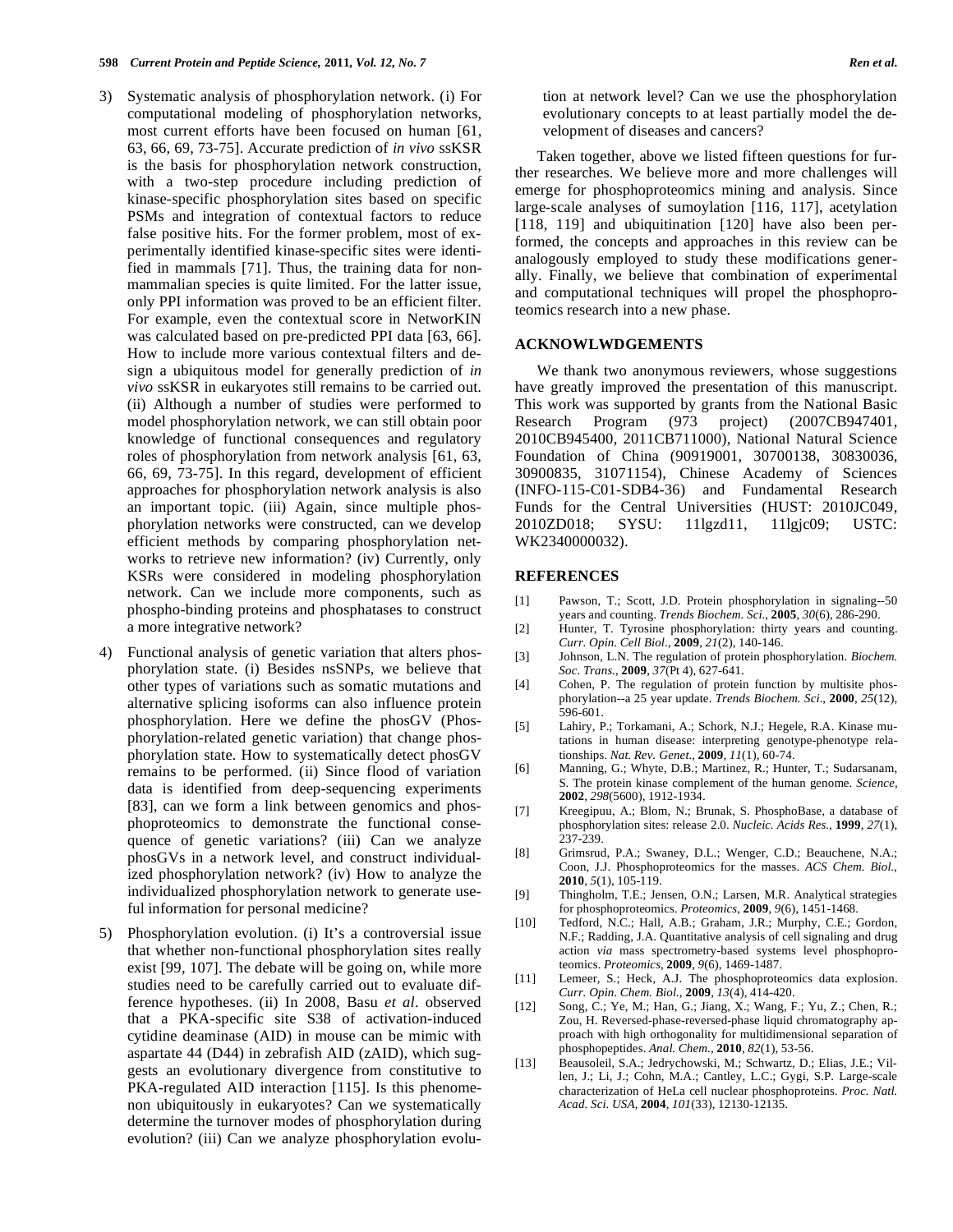- [14] Villen, J. ; Beausoleil, S.A. ; Gerber, S.A.; Gygi, S.P. Large-scale phosphorylation analysis of mouse liver. *Proc. Natl. Acad. Sci. USA*, **2007**, *104*(5), 1488-1493.
- [15] Olsen, J.V.; Blagoev, B.; Gnad, F.; Macek, B.; Kumar, C.; Mortensen, P.; Mann, M. Global, *in vivo*, and site-specific phosphorylation dynamics in signaling networks. *Cell*, **2006**, *127*(3), 635-648.
- [16] Li, H.; Xing, X.; Ding, G.; Li, Q.; Wang, C.; Xie, L.; Zeng, R.; Li, Y. SysPTM - a systematic resource for proteomic research of posttranslational modifications. *Mol. Cell. Proteomics*, **2009**, 8(8), 1839-1849.
- [17] Xue, Y.; Gao, X.; Cao, J.; Liu, Z.; Jin, C.; Wen, L.; Yao, X.; Ren, J. A summary of computational resources for protein phosphorylation. *Curr. Protein Pept. Sci.*, **2010**, *11*(6), 485-496.
- [18] Hjerrild, M.; Gammeltoft, S. Phosphoproteomics toolbox: computational biology, protein chemistry and mass spectrometry. *FEBS Lett.*, **2006**, *580*(20), 4764-4770.
- [19] Kobe, B.; Kampmann, T.; Forwood, J.K.; Listwan, P.; Brinkworth, R.I. Substrate specificity of protein kinases and computational prediction of substrates. *Biochim. Biophys. Acta.*, **2005**, *1754*(1-2), 200-209.
- [20] Miller, M.L.; Blom, N. Kinase-specific prediction of protein phosphorylation sites. *Methods Mol. Biol.*, **2009**, *527*, 299-310.
- [21] Ubersax, J.A., Ferrell, J.E., Jr. Mechanisms of specificity in protein phosphorylation. *Nat. Rev. Mol. Cell Biol.*, **2007**, *8*(7), 530-541.
- [22] Zhu, G.; Liu, Y.; Shaw, S. Protein kinase specificity. A strategic collaboration between kinase peptide specificity and substrate recruitment. *Cell Cycle*, **2005**, *4*(1), 52-56.
- [23] Lin, J.; Xie, Z.; Zhu, H.; Qian, J. Understanding protein phosphorylation on a systems level. *Brief. Funct. Genomics*, **2010**, *9*(1), 32- 42.
- [24] Pinna, L.A.; Ruzzene, M. How do protein kinases recognize their substrates? *Biochim. Biophys. Acta.*, **1996**, *1314*(3), 191-225.
- [25] Biondi, R.M.; Nebreda, A.R. Signalling specificity of Ser/Thr protein kinases through docking-site-mediated interactions. *Biochem. J*., **2003**, *372*(Pt 1), 1-13.
- [26] Holland, P.M.; Cooper, J.A. Protein modification: docking sites for kinases. *Curr. Biol.*, **1999**, *9*(9), R329-331.
- [27] Yaffe, M.B.; Elia, A.E. Phosphoserine/threonine-binding domains. *Curr. Opin. Cell Biol.*, **2001**, *13*(2), 131-138.
- [28] Yaffe, M.B. Phosphotyrosine-binding domains in signal transduction. *Nat. Rev. Mol. Cell Biol.*, **2002**, *3*(3), 177-186.
- [29] Seet, B.T.; Dikic, I.; Zhou, M.M.; Pawson, T. Reading protein modifications with interaction domains. *Nat. Rev. Mol. Cell Biol.*, **2006**, *7*(7), 473-483.
- [30] Amanchy, R.; Periaswamy, B.; Mathivanan, S.; Reddy, R.; Tattikota, S.G.; Pandey, A. A curated compendium of phosphorylation motifs. *Nat. Biotechnol.*, **2007**, *25*(3), 285-286.
- [31] Pawson, T. Specificity in signal transduction: from phosphotyrosine-SH2 domain interactions to complex cellular systems. *Cell*, **2004**, *116*(2), 191-203.
- [32] Manke, I.A.; Lowery, D.M.; Nguyen, A.; Yaffe, M.B. BRCT repeats as phosphopeptide-binding modules involved in protein targeting. *Science*, **2003**, *302*(5645), 636-639.
- [33] Zhang, X.; Chen, Q.; Feng, J.; Hou, J.; Yang, F.; Liu, J.; Jiang, Q.; Zhang, C. Sequential phosphorylation of Nedd1 by Cdk1 and Plk1 is required for targeting of the gammaTuRC to the centrosome. *J. Cell Sci.*, **2009**, *122*(Pt 13), 2240-2251.
- [34] Songyang, Z.; Lu, K.P.; Kwon, Y.T.; Tsai, L.H.; Filhol, O.; Cochet, C.; Brickey, D.A.; Soderling, T.R.; Bartleson, C.; Graves, D.J.; DeMaggio, A.J.; Hoekstra, M.F.; Blenis, J.; Hunter, T.; Cantley, L.C. A structural basis for substrate specificities of protein Ser/Thr kinases: primary sequence preference of casein kinases I and II, NIMA, phosphorylase kinase, calmodulin-dependent kinase II, CDK5, and Erk1. *Mol. Cell. Biol.*, **1996**, *16*(11), 6486-6493.
- [35] Nishikawa, K.; Toker, A.; Johannes, F.J.; Songyang, Z.; Cantley, L.C. Determination of the specific substrate sequence motifs of protein kinase C isozymes. *J. Biol. Chem.*, **1997**, *272*(2), 952-960.
- [36] Balla, S.; Thapar, V.; Verma, S.; Luong, T.; Faghri, T.; Huang, C.H.; Rajasekaran, S.; del Campo, J.J.; Shinn, J.H.; Mohler, W.A.; Maciejewski, M.W.; Gryk, M.R.; Piccirillo, B.; Schiller, S.R.; Schiller, M.R. Minimotif Miner: a tool for investigating protein function. *Nat. Methods*, **2006**, *3*(3), 175-177.
- [37] Rajasekaran, S.; Balla, S.; Gradie, P.; Gryk, M.R.; Kadaveru, K.; Kundeti, V.; Maciejewski, M.W.; Mi, T.; Rubino, N.; Vyas, J.; Schiller, M.R. Minimotif miner 2nd release: a database and web system for motif search. *Nucleic. Acids Res.*, **2009**, *37*, D185-190.
- [38] Miller, M.L.; Jensen, L.J.; Diella, F.; Jorgensen, C.; Tinti, M.; Li, L.; Hsiung, M.; Parker, S.A.; Bordeaux, J.; Sicheritz-Ponten, T.; Olhovsky, M.; Pasculescu, A.; Alexander, J.; Knapp, S.; Blom, N.; Bork, P.; Li, S.; Cesareni, G.; Pawson, T.; Turk, B.E.; Yaffe, M.B.; Brunak, S.; Linding, R. Linear motif atlas for phosphorylationdependent signaling. *Sci. Signal.*, **2008**, *1*(35), ra2.
- [39] Schwartz, D.; Gygi, S.P. An iterative statistical approach to the identification of protein phosphorylation motifs from large-scale data sets. *Nat. Biotechnol.*, **2005**, *23*(11), 1391-1398.
- [40] Li, X.; Gerber, S.A.; Rudner, A.D.; Beausoleil, S.A.; Haas, W.; Villen, J.; Elias, J.E.; Gygi, S.P. Large-scale phosphorylation analysis of alpha-factor-arrested Saccharomyces cerevisiae. *J. Proteome Res.*, **2007**, *6*(3), 1190-1197.
- [41] Wilson-Grady, J.T.; Villen, J.; Gygi, S.P. Phosphoproteome analysis of fission yeast. *J. Proteome Res.*, **2008**, *7*(3), 1088-1097.
- [42] Zhai, B.; Villen, J.; Beausoleil, S.A.; Mintseris, J.; Gygi, S.P. Phosphoproteome analysis of Drosophila melanogaster embryos. *J. Proteome Res.*, **2008**, *7*(4), 1675-1682.
- [43] Matsuoka, S.; Ballif, B.A.; Smogorzewska, A.; McDonald, E.R., 3rd; Hurov, K.E.; Luo, J.; Bakalarski, C.E.; Zhao, Z.; Solimini, N.; Lerenthal, Y.; Shiloh, Y.; Gygi, S.P.; Elledge, S.J. ATM and ATR substrate analysis reveals extensive protein networks responsive to DNA damage. *Science*, **2007**, *316*(5828), 1160-1166.
- [44] Schwartz, D.; Chou, M.F.; Church, G.M. Predicting protein posttranslational modifications using meta-analysis of proteome scale data sets. *Mol. Cell. Proteomics*, **2009**, *8*(2), 365-379.
- [45] Ritz, A.; Shakhnarovich, G.; Salomon, A.R.; Raphael, B.J. Discovery of phosphorylation motif mixtures in phosphoproteomics data. *Bioinformatics*, **2009**, *25*(1), 14-21.
- [46] Gong, W.; Zhou, D.; Ren, Y.; Wang, Y.; Zuo, Z.; Shen, Y.; Xiao, F.; Zhu, Q.; Hong, A.; Zhou, X.; Gao, X., Li, T. PepCyber:P~PEP: a database of human protein protein interactions mediated by phosphoprotein-binding domains. *Nucleic. Acids Res.*, **2008**, *36*, D679- 83.
- [47] Huang, H.; Li, L.; Wu, C.; Schibli, D.; Colwill, K.; Ma, S.; Li, C.; Roy, P.; Ho, K.; Songyang, Z.; Pawson, T.; Gao, Y.; Li, S.S. Defining the specificity space of the human SRC homology 2 domain. *Mol. Cell. Proteomics*, **2008**, *7*(4), 768-784.
- [48] Joughin, B.A.; Tidor, B.; Yaffe, M.B. A computational method for the analysis and prediction of protein:phosphopeptide-binding sites. *Protein Sci.*, **2005**, *14*(1), 131-139.
- [49] Li, L.; Wu, C.; Huang, H.; Zhang, K.; Gan, J.; Li, S.S. Prediction of phosphotyrosine signaling networks using a scoring matrix-assisted ligand identification approach. *Nucleic. Acids Res.*, **2008**, *36*(10), 3263-3273.
- [50] Yaffe, M.B.; Leparc, G.G.; Lai, J.; Obata, T.; Volinia, S.; Cantley, L.C. A motif-based profile scanning approach for genome-wide prediction of signaling pathways. *Nat. Biotechnol.*, **2001**, *19*(4), 348-353.
- [51] Ballif, B.A.; Villen, J.; Beausoleil, S.A.; Schwartz, D.; Gygi, S.P. Phosphoproteomic analysis of the developing mouse brain. *Mol. Cell. Proteomics*, **2004**, *3*(11), 1093-1101.
- [52] Ballif, B.A.; Cao, Z.; Schwartz, D.; Carraway, K.L., 3rd; Gygi, S.P. Identification of 14-3-3epsilon substrates from embryonic murine brain. *J. Proteome Res.*, **2006**, *5*(9), 2372-2379.
- [53] Miller, M.L.; Hanke, S.; Hinsby, A.M.; Friis, C.; Brunak, S.; Mann, M.; Blom, N. Motif decomposition of the phosphotyrosine proteome reveals a new N-terminal binding motif for SHIP2. *Mol. Cell. Proteomics*, **2008**, *7*(1), 181-192.
- [54] Jorgensen, C.; Linding, R. Directional and quantitative phosphorylation networks. *Brief. Funct. Genomic. Proteomic.*, **2008**, *7*(1), 17- 26.
- [55] Pawson, T.; Linding, R. Network medicine. *FEBS Lett.*, **2008**, *582*(8), 1266-1270.
- [56] Puente, L.G.; Lee, R.E.; Megeney, L.A. Reconstructing regulatory kinase pathways from phosphopeptide data: a bioinformatics approach. *Methods Mol. Biol.*, **2009**, *527*:311-319, x.
- [57] Tan, C.S.; Linding, R. Experimental and computational tools useful for (re)construction of dynamic kinase-substrate networks. *Proteomics*, **2009**, *9*(23); 5233-5242.
- [58] Brinkworth, R.I.; Munn, A.L.; Kobe, B. Protein kinases associated with the yeast phosphoproteome. *BMC Bioinformatics*, **2006**, *7*, 47.
- [59] Chang, E.J.; Begum, R.; Chait, B.T.; Gaasterland, T. Prediction of cyclin-dependent kinase phosphorylation substrates. *PLoS One*, **2007**, *2*(7), e656.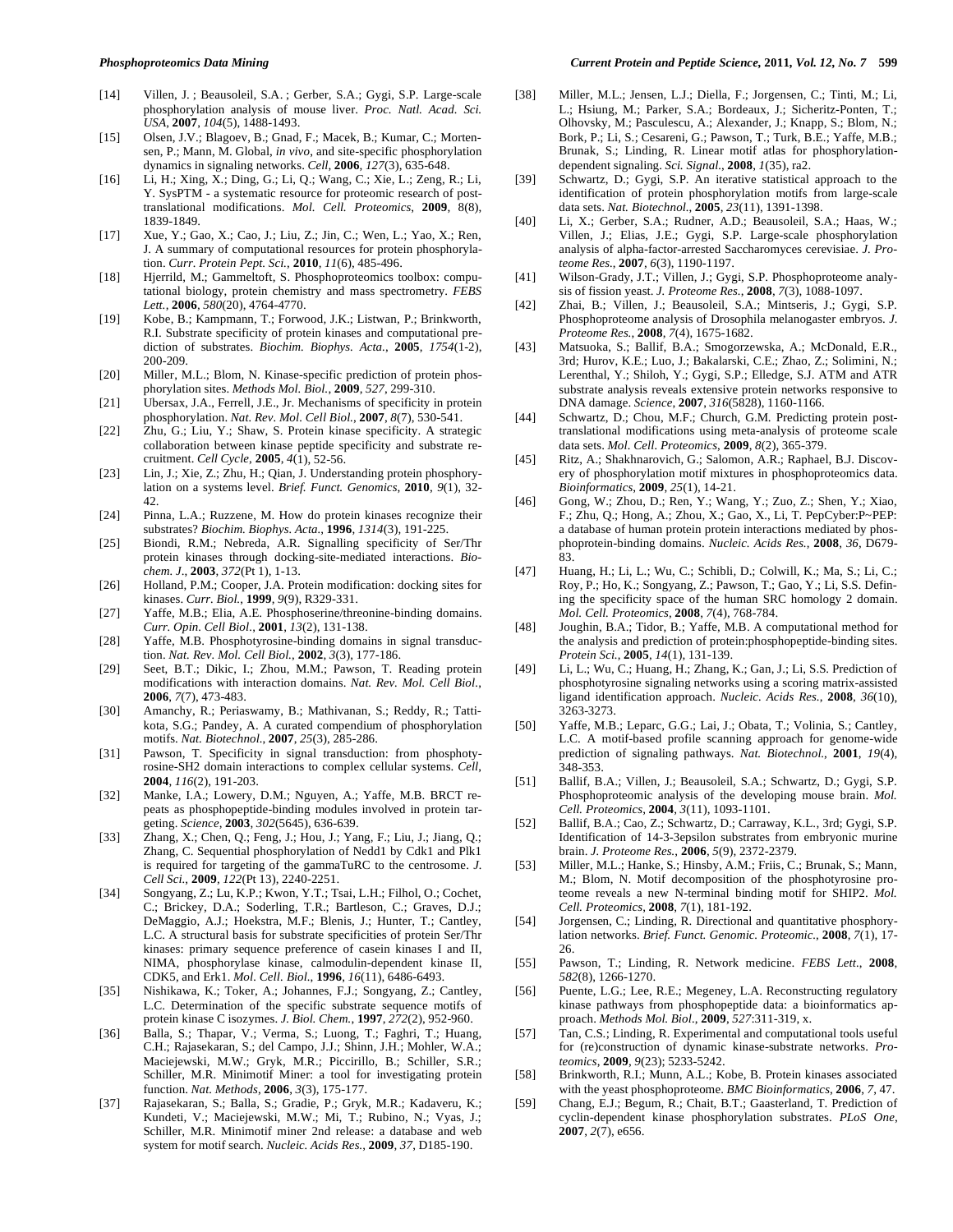- [60] Xue, Y.; Ren, J.; Gao, X.; Jin, C.; Wen, L.; Yao, X. GPS 2.0, a tool to predict kinase-specific phosphorylation sites in hierarchy. *Mol. Cell. Proteomics*, **2008**, *7*(9) 1598-1608.
- [61] Xiao, K.; Sun, J.; Kim, J.; Rajagopal, S.; Zhai, B.; Villen, J.; Haas, W.; Kovacs, J.J.; Shukla, A.K., Hara, M.R.; Hernandez, M.; Lachmann, A.; Zhao, S.; Lin, Y.; Cheng, Y.; Mizuno, K.; Ma'ayan, A.; Gygi, S.P.; Lefkowitz, R.J. Global phosphorylation analysis of beta-arrestin-mediated signaling downstream of a seven transmembrane receptor (7TMR). *Proc. Natl. Acad. Sci., USA*, **2010**, *107*(34), 15299-15304.
- [62] Lachmann, A.; Ma'ayan, A. KEA: kinase enrichment analysis. *Bioinformatics*, **2009**, *25*(5), 684-686.
- [63] Linding, R.; Jensen, L.J.; Ostheimer, G.J.; van Vugt, M.A.; Jorgensen, C.; Miron, I.M.; Diella, F.; Colwill, K.; Taylor, L.; Elder, K.; Metalnikov, P.; Nguyen, V.; Pasculescu, A.; Jin, J.; Park, J.G.; Samson, L.D.; Woodgett, J.R.; Russell, R.B.; Bork, P.; Yaffe, M.B.; Pawson, T. Systematic discovery of *in vivo* phosphorylation networks. *Cell*, **2007**, *129*(7), 1415-1426.
- [64] Blom, N.; Sicheritz-Ponten, T.; Gupta, R.; Gammeltoft, S.; Brunak, S. Prediction of post-translational glycosylation and phosphorylation of proteins from the amino acid sequence. *Proteomics*, **2004**, *4*(6), 1633-1649.
- [65] Obenauer, J.C.; Cantley, L.C.; Yaffe, M.B. Scansite 2.0: Proteomewide prediction of cell signaling interactions using short sequence motifs. *Nucleic. Acids Res*., **2003**, *31*(13), 3635-3641.
- [66] Linding, R.; Jensen, L.J.; Pasculescu, A.; Olhovsky, M.; Colwill, K.; Bork, P.; Yaffe, M.B.; Pawson, T. NetworKIN: a resource for exploring cellular phosphorylation networks. *Nucleic. Acids Res.*, **2008**, *36*, D695-699.
- [67] Kritikou, E. Cell signalling: The power of NetworKIN. *Nat. Rev. Mol. Cell Biol.*, **2007**, *8*, 598-599.
- [68] Rusk, N. NetworKIN in context-casting a net for kinases. *Nat. Methods*., **2007**, *4*, 604-605.
- [69] Tan, C.S.; Bodenmiller, B.; Pasculescu, A.; Jovanovic, M.; Hengartner, M.O.; Jorgensen, C.; Bader, G.D.; Aebersold, R.; Pawson, T.; Linding, R. Comparative analysis reveals conserved protein phosphorylation networks implicated in multiple diseases. *Sci. Signal.*, **2009**, *2*(81), ra39.
- [70] Kandasamy, K.; Mohan, S.S.; Raju, R.; Keerthikumar, S.; Kumar, G.S.; Venugopal, A.K.; Telikicherla, D.; Navarro, J.D.; Mathivanan, S.; Pecquet, C.; Gollapudi, S.K.; Tattikota, S.G.; Mohan, S.; Padhukasahasram, H.; Subbannayya, Y.; Goel, R.; Jacob, H.K.; Zhong, J.; Sekhar, R.; Nanjappa, V.; Balakrishnan, L.; Subbaiah, R.; Ramachandra, Y.L.; Rahiman, B.A.; Prasad, T.S.; Lin, J.X.; Houtman, J.C.; Desiderio, S.; Renauld, J.C.; Constantinescu, S.N.; Ohara, O.; Hirano, T.; Kubo, M.; Singh, S.; Khatri, P.; Draghici, S.; Bader, G.D.; Sander, C.; Leonard, W.J.; Pandey, A. NetPath: a public resource of curated signal transduction pathways. *Genome Biol*., **2010**, *11*(1), R3.
- [71] Diella, F.; Gould, C.M.; Chica, C.; *Via*, A.; Gibson, T.J. Phospho.ELM: a database of phosphorylation sites--update 2008. *Nucleic. Acids Res*., **2008**, *36*, D240-244.
- [72] Diella, F.; Cameron, S.; Gemund, C.; Linding, R.; *Via*, A.; Kuster, B.; Sicheritz-Ponten, T.; Blom, N.; Gibson, T.J. Phospho.ELM: a database of experimentally verified phosphorylation sites in eukaryotic proteins. *BMC Bioinformatics*, **2004**, *5*, 79.
- [73] Imamura, H.; Yachie, N.; Saito, R.; Ishihama, Y.; Tomita, M. Towards the systematic discovery of signal transduction networks using phosphorylation dynamics data. *BMC Bioinformatics*, **2010**, *11*, 232.
- [74] Olsen, J.V.; Vermeulen, M.; Santamaria, A.; Kumar, C.; Miller, M.L.; Jensen, L.J.; Gnad, F.; Cox, J.; Jensen, T.S.; Nigg, E.A.; Brunak, S.; Mann, M. Quantitative phosphoproteomics reveals widespread full phosphorylation site occupancy during mitosis. *Sci. Signal.*, 2010, *3*(104), ra3.
- [75] Van Hoof, D.; Munoz, J.; Braam, S.R.; Pinkse, M.W.; Linding, R.; Heck, A.J.; Mummery, C.L.; Krijgsveld, J. Phosphorylation dynamics during early differentiation of human embryonic stem cells. *Cell Stem Cell*, **2009**, *5*(2), 214-226.
- [76] Yang, C.Y.; Chang, C.H.; Yu, Y.L.; Lin, T.C.; Lee, S.A.; Yen, C.C.; Yang, J.M.; Lai, J.M.; Hong, Y.R.; Tseng, T.L.; Chao, K.M.; Huang, C.Y. PhosphoPOINT: a comprehensive human kinase interactome and phospho-protein database. *Bioinformatics*, **2008**, *24*(16), i14-20.
- [77] Gao, X.; Jin, C.; Ren, J.; Yao, X.; Xue, Y. Proteome-wide prediction of PKA phosphorylation sites in eukaryotic kingdom. *Genomics*, **2008**, *92*(6), 457-463.
- [78] Mayya, V.; Lundgren, D.H.; Hwang, S.I.; Rezaul, K.; Wu, L.; Eng, J.K.; Rodionov, V.; Han, D.K. Quantitative phosphoproteomic analysis of T cell receptor signaling reveals system-wide modulation of protein-protein interactions. *Sci. Signal.*, 2009, *2*(84), ra46.
- [79] Mishra, G.R.; Suresh, M.; Kumaran, K.; Kannabiran, N.; Suresh, S.; Bala, P.; Shivakumar, K.; Anuradha, N.; Reddy, R.; Raghavan, T.M.; Menon, S.; Hanumanthu, G.; Gupta, M.; Upendran, S.; Gupta, S.; Mahesh, M.; Jacob, B.; Mathew, P.; Chatterjee, P.; Arun, K.S.; Sharma, S.; Chandrika, K.N.; Deshpande, N.; Palvankar, K.; Raghavnath, R.; Krishnakanth, R.; Karathia, H.; Rekha, B.; Nayak, R.; Vishnupriya, G.; Kumar, H.G.; Nagini, M.; Kumar, G.S.; Jose, R.; Deepthi, P.; Mohan, S.S.; Gandhi, T.K.; Harsha, H.C.; Deshpande, K.S.; Sarker, M.; Prasad, T.S.; Pandey, A. Human protein reference database--2006 update. *Nucleic. Acids Res.*, **2006**, *34*, D411-414.
- [80] Jensen, L.J.; Kuhn, M.; Stark, M.; Chaffron, S.; Creevey, C.; Muller, J.; Doerks, T.; Julien, P.; Roth, A.; Simonovic, M.; Bork, P.; von Mering, C. STRING 8--a global view on proteins and their functional interactions in 630 organisms. *Nucleic. Acids Res*., **2009**, *37*, D412-416.
- [81] Santamaria, A.; Wang, B.; Elowe, S.; Malik, R.; Zhang, F.; Bauer, M.; Schmidt, A.; Sillje, H.H.; Koerner, R.; Nigg, E.A. The Plk1 dependent phosphoproteome of the early mitotic spindle. *Mol. Cell. Proteomics*, **2010**, *epub ahead of print*.
- [82] Klammer, M.; Godl, K.; Tebbe, A.; Schaab, C. Identifying differentially regulated subnetworks from phosphoproteomic data. *BMC Bioinformatics*, **2010**, *11*, 351.
- [83] Metzker, M.L. Sequencing technologies the next generation. *Nat. Rev. Genet*., **2009**, *11*(1), 31-46.
- [84] Haber, D.A.; Settleman, J. Cancer: drivers and passengers. *Nature*, **2007**, *446*(7132), 145-146.
- [85] Stratton, M.R.; Campbell, P.J.; Futreal, P.A. The cancer genome. *Nature*, **2009**, *458*(7239), 719-724.
- [86] Ren, J.; Jiang, C.; Gao, X.; Liu, Z.; Yuan, Z.; Jin, C.; Wen, L.; Zhang, Z.; Xue, Y.; Yao, X. PhosSNP for systematic analysis of genetic polymorphisms that influence protein phosphorylation. *Mol. Cell. Proteomics*, **2010**, *9*(4), 623-634.
- [87] Li, S.; Iakoucheva, L.M.; Mooney, S.D.; Radivojac, P. Loss of post-translational modification sites in disease. *Pac. Symp. Biocomput*., **2010**, 337-347.
- [88] Riano-Pachon, D.M.; Kleessen, S.; Neigenfind, J.; Durek, P.; Weber, E.; Engelsberger, W.R.; Walther, D.; Selbig, J.; Schulze, W.X.; Kersten, B. Proteome-wide survey of phosphorylation patterns affected by nuclear DNA polymorphisms in Arabidopsis thaliana. *BMC Genomics*, **2010**, *11*, 411.
- [89] Erxleben, C.; Liao, Y.; Gentile, S.; Chin, D.; Gomez-Alegria, C.; Mori, Y.; Birnbaumer, L.; Armstrong, D.L. Cyclosporin and Timothy syndrome increase mode 2 gating of CaV1.2 calcium channels through aberrant phosphorylation of S6 helices. *Proc. Natl. Acad. Sci. USA*, **2006**, *103*(10), 3932-3937.
- [90] Gentile, S.; Martin, N.; Scappini, E.; Williams, J.; Erxleben, C.; Armstrong, D.L. The human ERG1 channel polymorphism, K897T, creates a phosphorylation site that inhibits channel activity. *Proc. Natl. Acad. Sci. USA*, **2008**, *105*(38), 14704-14708.
- [91] Radivojac, P.; Baenziger, P.H.; Kann, M.G.; Mort, M.E.; Hahn, M.W.; Mooney, S.D. Gain and loss of phosphorylation sites in human cancer. *Bioinformatics*, **2008**, *24*(16), i241-247.
- [92] Moses, A.M.; Landry, C.R. Moving from transcriptional to phospho-evolution: generalizing regulatory evolution? *Trends Genet.*, **2010**, *26*(11), 462-467.
- [93] Jensen, L.J.; Jensen, T.S.; de Lichtenberg, U.; Brunak, S.; Bork, P. Co-evolution of transcriptional and post-translational cell-cycle regulation. *Nature*, **2006**, *443*(7111), 594-597.
- [94] de Lichtenberg, U.; Jensen, T.S.; Brunak, S.; Bork, P.; Jensen, L.J. Evolution of cell cycle control: same molecular machines, different regulation. *Cell Cycle*, **2007**, *6*(15), 1819-1825.
- [95] Gnad, F.; Ren, S.; Cox, J.; Olsen, J.V.; Macek, B.; Oroshi, M.; Mann, M. PHOSIDA (phosphorylation site database): management, structural and evolutionary investigation, and prediction of phosphosites. *Genome Biol.*, **2007**, *8*(11), R250.
- [96] Chica, C.; Diella, F.; Gibson, T.J. Evidence for the concerted evolution between short linear protein motifs and their flanking regions. *PLoS One*, **2009**, *4*(7), e6052.